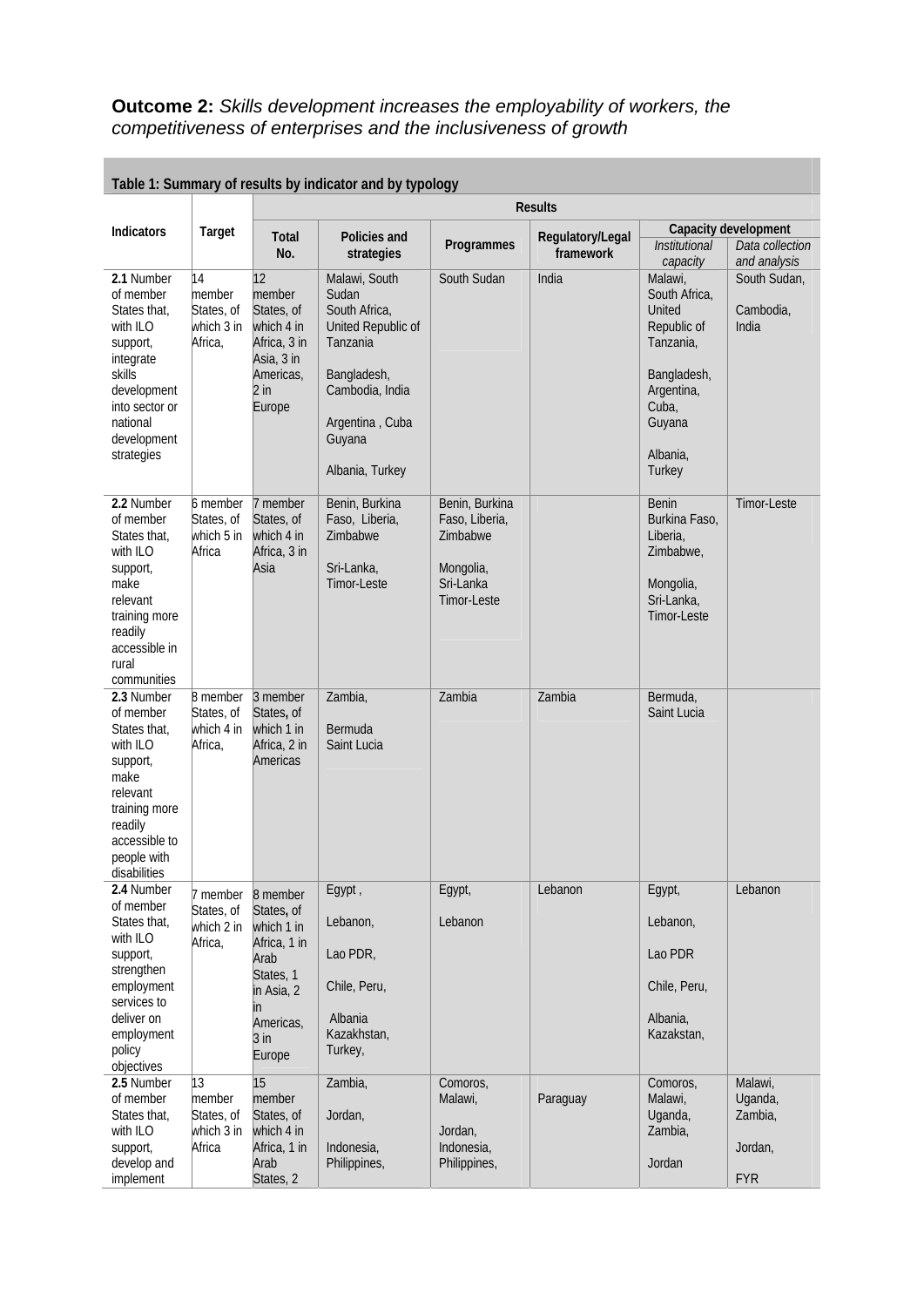| integrated   | in Asia, 2 | FYR Macedonia,  | Russian          | Indonesia,     | Macedonia,     |
|--------------|------------|-----------------|------------------|----------------|----------------|
| policies and | in Europe, | Ecuador, El     | Federation,      | Philippines,   | <b>Russian</b> |
| programmes   | 6 in       | Salvador        |                  |                | Federation,    |
| to promote   | Americas   | Nicaragua, Peru | Brazil, Ecuador, | <b>Russian</b> |                |
| productive   |            |                 | El Salvador,     | Federation,    | Brazil, El     |
| employment   |            |                 | Nicaragua,       |                | Salvador, Peru |
| and decent   |            |                 | Paraguay, Peru   | Brazil, El     |                |
| work for     |            |                 |                  | Salvador,      |                |
| young women  |            |                 |                  | Nicaragua,     |                |
| and men      |            |                 |                  | Paraguay,      |                |
|              |            |                 |                  | Peru           |                |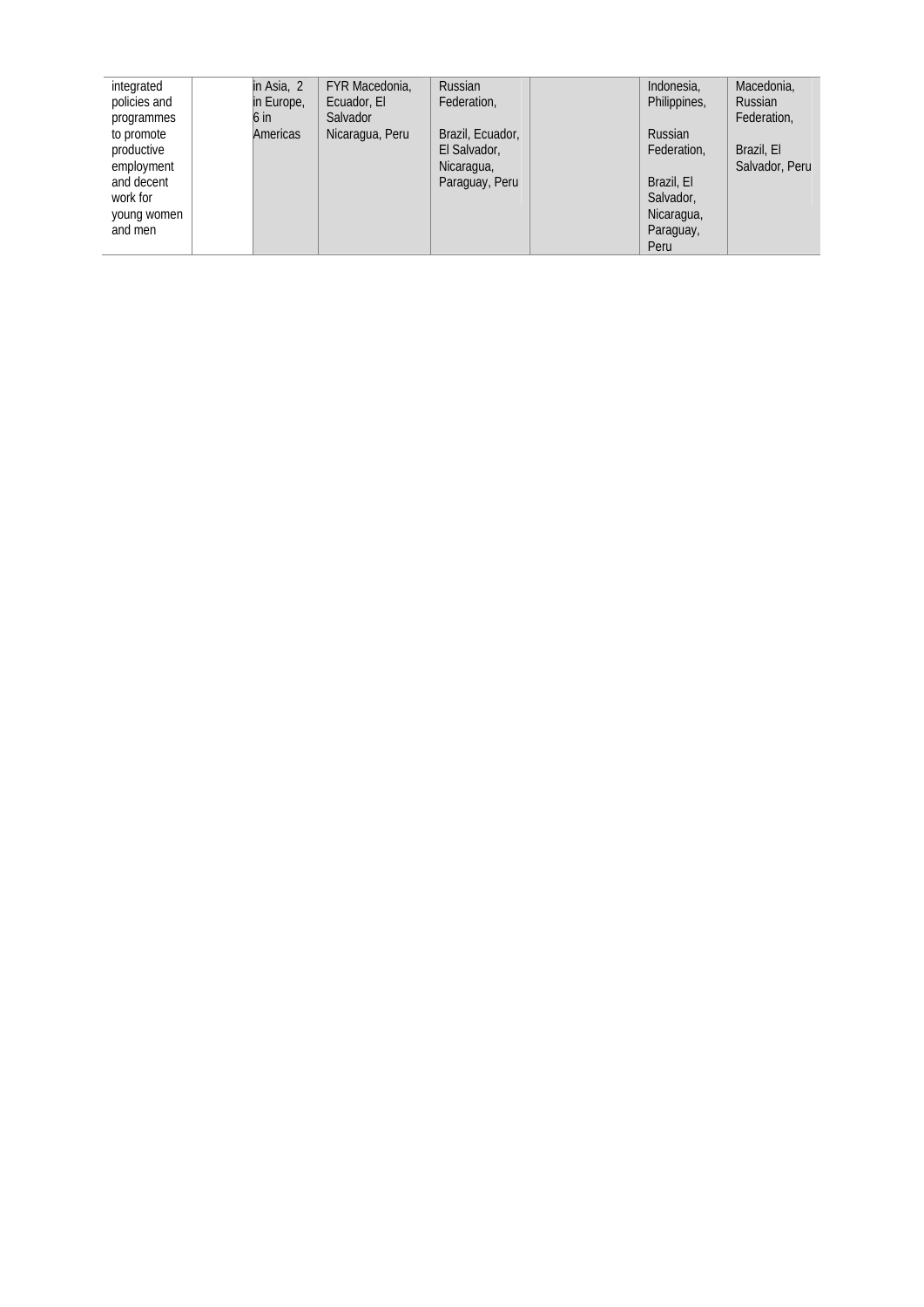| <b>Country</b>                                     | ILO contribution (outputs delivered by<br>the Office)                                                                                                                                                                                                                                                                                                                                                                                                                                                                                                                                                                                                                                                                                                                                                                                                                                                                                                                                                                                                                                                                                                                                                                                                                                                                                                                                                                                                                                                                                                                                                                                                               | Results (action taken by the country)                                                                                                                                                                                                                                                                                                                                                                                                                                                                                                                                                                                                                                                                                                                                                                 | Gender-<br>specific |
|----------------------------------------------------|---------------------------------------------------------------------------------------------------------------------------------------------------------------------------------------------------------------------------------------------------------------------------------------------------------------------------------------------------------------------------------------------------------------------------------------------------------------------------------------------------------------------------------------------------------------------------------------------------------------------------------------------------------------------------------------------------------------------------------------------------------------------------------------------------------------------------------------------------------------------------------------------------------------------------------------------------------------------------------------------------------------------------------------------------------------------------------------------------------------------------------------------------------------------------------------------------------------------------------------------------------------------------------------------------------------------------------------------------------------------------------------------------------------------------------------------------------------------------------------------------------------------------------------------------------------------------------------------------------------------------------------------------------------------|-------------------------------------------------------------------------------------------------------------------------------------------------------------------------------------------------------------------------------------------------------------------------------------------------------------------------------------------------------------------------------------------------------------------------------------------------------------------------------------------------------------------------------------------------------------------------------------------------------------------------------------------------------------------------------------------------------------------------------------------------------------------------------------------------------|---------------------|
| Bangladesh                                         | • Technical support was provided to the National<br>Skills Development Council (NSDC) and to its<br>Executive Committee and Secretariat in the areas<br>of planning, systems development and<br>operationalization, gender mainstreaming, and<br>disability inclusion to implement the National<br>Skills Development Policy (NSDP). Advocacy<br>and communication also increased the visibility of<br>the NSDC.<br>• ILO leadership in supporting the development<br>and implementation of the NSDP through<br>partnership with the EC has led to inter-agency<br>support and coordination with the Governments<br>of Switzerland and Canada and through public-<br>private partnerships.<br>• Tripartite industry skills councils, and the Centre<br>of Excellence in the leather industry, were<br>strengthened through economic analysis, study<br>tours, curriculum development and support for<br>apprenticeships.<br>• The National Statistics Office received financial<br>and technical support to improve labour market<br>information collection and reporting capacity on<br>skills acquisition and use (in partnership with the<br>Government of Switzerland and the MasterCard<br>Foundation. Government agencies, training<br>institutions and social partners participated in the<br>development of employers' surveys and school-<br>to-work transition surveys, and vetting of their<br>findings<br>• Coordination among international organizations<br>to share lessons and avoid duplication of efforts<br>is supported through the pilot country work under<br>the G20 Development Working Group's support<br>for human resources development. | The NSDC and its Executive Committee became<br>more fully operational in 2013, as evidenced by<br>increased Government financing of the Secretariat.<br>This has contributed to the implementation of the<br>NSDP, adopted in 2011. The NSDP is being<br>promoted through the national strategy for promotion<br>of gender equality in TVET, by including targets on<br>TVET in the Government document on the post-2015<br>development agenda, and through the Government's<br>preparation of the National Strategy for Disability<br>Inclusion in Skills Development. Tripartite industry<br>skills councils are being formed in additional sectors<br>based on the demonstrated results in productivity<br>and employment in initial pilot sectors.                                                |                     |
| The former<br>Yugoslav<br>Republic of<br>Macedonia | • A national school-to-work transition survey<br>implemented by the Office in partnership with the<br>National Statistical Institute;<br>• An in-depth review of the youth labour market with<br>an assessment of policies and programmes for<br>youth employment, and the formulation of<br>implications for policy reforms conducted by the<br>ILO and finalized with the inputs of tripartite<br>constituents;<br>• A capacity-building workshop conducted by the<br>Office and the Turin Centre on the development of<br>a national action plan for youth employment; This<br>event included 20 participants (9 men and 11<br>women) in representation of six government<br>institutions and the social partners.<br>services<br>delivered<br>$\bullet$ Advisory<br>to<br>tripartite<br>constituents during the drafting of the national<br>action plan.<br>• Awareness-raising and policy dialogue on decent<br>work for youth implemented through a series of<br>events that involved more than 100 participants: i)<br>national tripartite workshop for the validation of<br>the results of the school-to-work transition survey,<br>ii) tripartite event for the discussion of policy<br>recommendations to be included in the national<br>action plan, and iii) national conference for the<br>launch of the national action plan. Another<br>tripartite event was conducted in October 2013 to<br>assess the status of implementation and re-                                                                                                                                                                                                             | In October 2012, the government and the social<br>partners adopted a four-year National Action Plan on<br>Youth Employment.<br>The objectives of the Plan aim to: (i) support the<br>labour market inclusion of disadvantaged youth by<br>improving targeting and expanding financing of<br>labour market policies; (ii) enhance the employability<br>of young people, (iii) foster the creation of jobs for<br>youth through private sector development, and (iv)<br>strengthen the governance of the youth labour<br>market.<br>The Action Plan envisages reaching 135,000 young<br>women and men (i.e. 28 per cent of the total<br>population of young people in the country). The total<br>cost is estimated at €28.2 million, 90 per cent of<br>which comes from funds available in the country. |                     |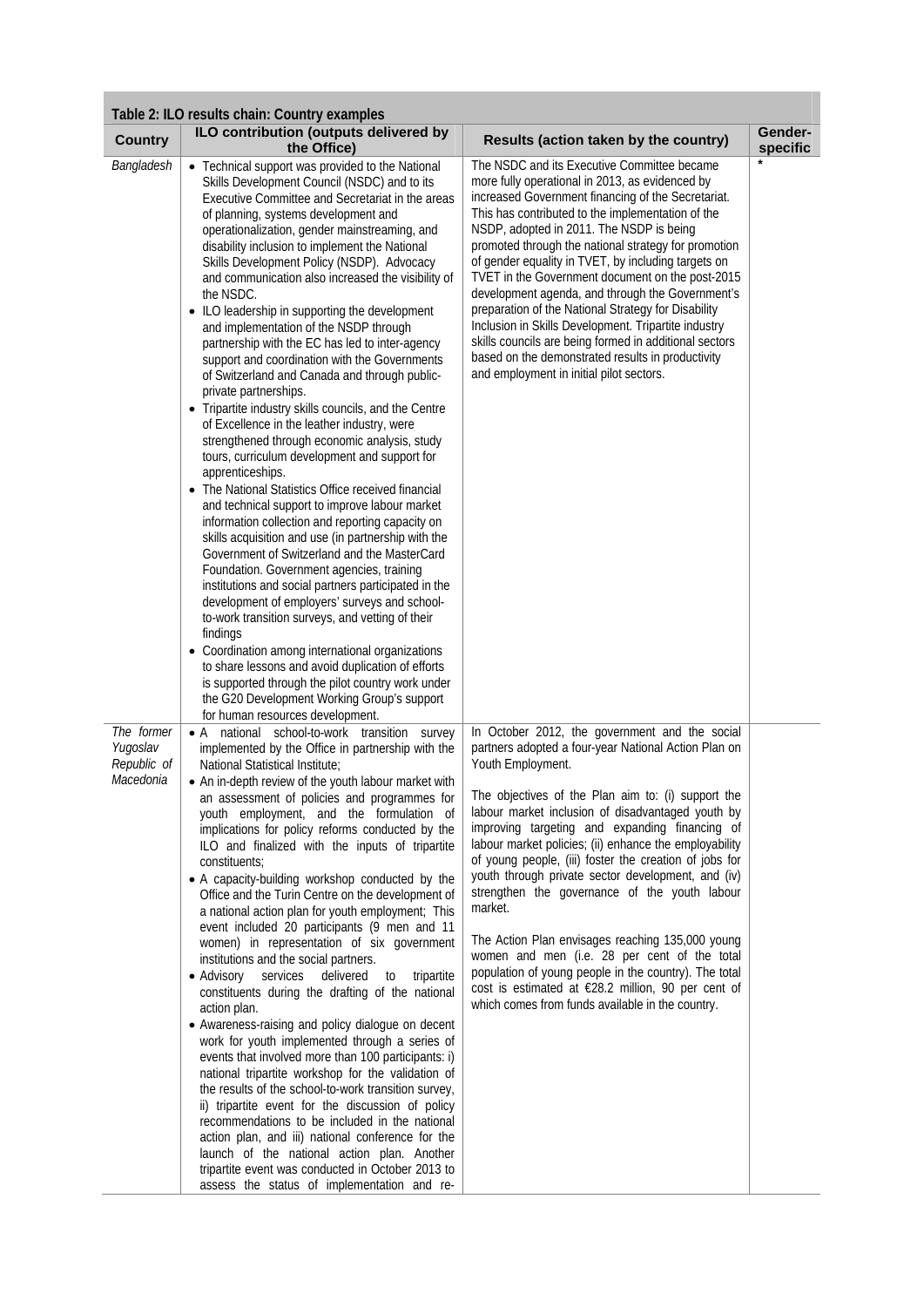|                 | design a set of performance indicators of the                                                                                                                                                                                                                                                                                                                                                                                                                                                                                                                                          |                                                                                                                                                                                                                                                                                                      |  |
|-----------------|----------------------------------------------------------------------------------------------------------------------------------------------------------------------------------------------------------------------------------------------------------------------------------------------------------------------------------------------------------------------------------------------------------------------------------------------------------------------------------------------------------------------------------------------------------------------------------------|------------------------------------------------------------------------------------------------------------------------------------------------------------------------------------------------------------------------------------------------------------------------------------------------------|--|
|                 | national action plan.                                                                                                                                                                                                                                                                                                                                                                                                                                                                                                                                                                  |                                                                                                                                                                                                                                                                                                      |  |
| <b>Zimbabwe</b> | • The ILO undertook assessments in five districts<br>to identify economically viable trades and<br>economic opportunities and conducted skills gaps<br>analyses.<br>• With support from the Government of Denmark,<br>the ILO provided technical support to train and<br>build up the capacities of 12 vocational training<br>centres in rural areas to adapt the Training for<br>Rural Economic Empowerment (TREE)<br>methodology into their training curricula.<br>• Reports on the employment impact of pilot TREE<br>projects were presented to inter-ministerial<br>stakeholders. | In April 2013 the Government of Zimbabwe adopted<br>the ILO TREE methodology as a broad-based<br>national youth economic empowerment programme.<br>It is investing substantial government financial<br>resources in this effort and requested ILO support to<br>roll out the programme country-wide. |  |

## **Lessons learned** (maximum 200 words)

Building up capacity to implement national skills development policies or undertake wide-scale reforms requires partnerships that span several biennia and national planning cycles: to improve professional effectiveness of inter-ministerial and tripartite coordination mechanisms, tripartite industry skills councils, labour market information systems, and training providers. Attention to this scale of institutional capacity-building, combined with monitoring and publicizing results, attracts additional partners from the private sector and the development community which in turn sustains a results-oriented system of coherent support.

Systematic collection of data and analysis of the school-to-work transition was instrumental to formulate evidence-based youth employment policies, while sharing knowledge on what works for youth employment helped improve the design of youth employment programmes.

Analysis of the evidence of lower youth unemployment in countries with quality apprenticeship systems reveals the importance of effective social dialogue, especially through industry skills councils. A joint understanding issued by the Labour 20 and Business 20 (June 2013) recognized the shared responsibility of governments, employers and trade unions in making apprenticeships work.

Constituents are helping persons with disabilities gain access to training and employment by including disability in many areas of work. The success of the Disability Inclusion strategy is evident in that targeting persons with disability is mentioned in 73 CPOs: Employment (42), Social Protection (21), Standards (5), and Social Dialogue (2) as well as Skills and Employability (3).

Inter-agency coordination is most effective when focused on producing joint products that draw from each agency's area of expertise and can then be applied more widely. Cooperation with European training agencies and the Inter-Agency Group on TVET produced a set of skills indicators, policy recommendations for greening skills development, and skills anticipation guides.

|                                           | Table 3: Summary of most significant outputs by typology                                                                                                                                                                                                                                                                                                                                                                                                                                                                                                                                                                                                                                                                                                                                                                                                                                                                                                                                                                                                                                                                                                                                                                                                                                                                                                                                                                                                                                                                                                                                                                                                   |
|-------------------------------------------|------------------------------------------------------------------------------------------------------------------------------------------------------------------------------------------------------------------------------------------------------------------------------------------------------------------------------------------------------------------------------------------------------------------------------------------------------------------------------------------------------------------------------------------------------------------------------------------------------------------------------------------------------------------------------------------------------------------------------------------------------------------------------------------------------------------------------------------------------------------------------------------------------------------------------------------------------------------------------------------------------------------------------------------------------------------------------------------------------------------------------------------------------------------------------------------------------------------------------------------------------------------------------------------------------------------------------------------------------------------------------------------------------------------------------------------------------------------------------------------------------------------------------------------------------------------------------------------------------------------------------------------------------------|
| Knowledge generation<br>and dissemination | Two issues of the Global Employment Trends for Youth launched in 2012 and 2013<br>$\bullet$<br>The Global Public-Private Knowledge Sharing Platform on Skills for Employment, launched in June<br>2013, shares information from governments, employers' organisations, trade unions, other agencies<br>and academic institutions on what works to link skills development to productive and decent work. The<br>Governing Body agreed to the strategy for the Global KSP in March 2012 and the G20 Development<br>Working Group accepted it as the knowledge-sharing platform on human resources development at its<br>May 2013 meeting in Moscow http://www.skillsforemployment.org.<br>Series of practical guides and checklists for constituents to use to anticipate skill needs produced:<br>employers' skills surveys, industry sector approaches, quantitative forecasting techniques and<br>qualitative scenarios at the macroeconomic level, and the role of employment services in skills<br>anticipation and matching. These emphasize the importance of effective social dialogue and of robust<br>labour market information systems in avoiding skills mismatch.<br>Two Skills Academies delivered by ILO/ITC (October 2012, November 2013) attended by participants<br>٠<br>from over 40 countries and staff of other agencies' skills development projects.<br>Two G20 knowledge-sharing workshops at ILO/ITC on skills indicators (March 2012, in collaboration<br>with the OECD) and financing skills development (December 2012)<br>Joint ILO/World Bank review of international good practices on apprenticeships from 11 countries and |
|                                           | joint ILO/World Bank paper to recommend options for future development of Indian apprenticeship<br>system                                                                                                                                                                                                                                                                                                                                                                                                                                                                                                                                                                                                                                                                                                                                                                                                                                                                                                                                                                                                                                                                                                                                                                                                                                                                                                                                                                                                                                                                                                                                                  |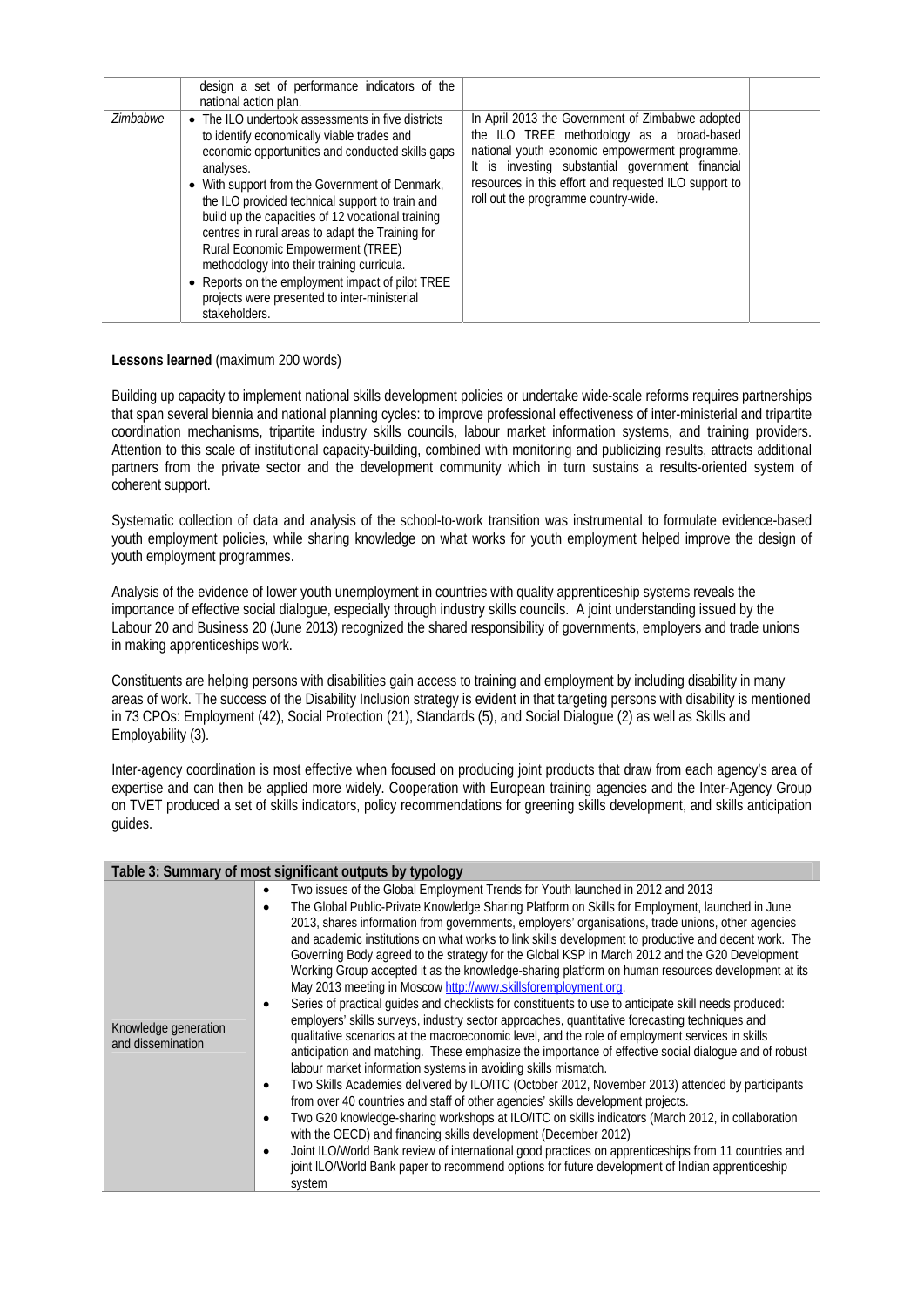| A review of experience in 10 countries implementing training programmes in response to recession,<br>$\bullet$<br>examining in particular the role of Public Employment Services in implementing and monitoring training<br>programmes; carried out as part of the follow-up to the Global Jobs Pact.<br>Analytical case studies produced on extending apprenticeships in small enterprises and on the returns<br>$\bullet$ |  |
|-----------------------------------------------------------------------------------------------------------------------------------------------------------------------------------------------------------------------------------------------------------------------------------------------------------------------------------------------------------------------------------------------------------------------------|--|
| to investment in apprenticeship                                                                                                                                                                                                                                                                                                                                                                                             |  |
| Policy advice and<br>Advisory services on the formulation and implementation of integrated policies, programmes and<br>$\bullet$<br>technical services<br>national action plans for youth employment provided to 15 member States                                                                                                                                                                                           |  |
| Technical support provided to 15 countries on the implementation of UN joint programmes on youth<br>$\bullet$                                                                                                                                                                                                                                                                                                               |  |
| employment and migration and to 28 countries on the design and implementation of school-to-work                                                                                                                                                                                                                                                                                                                             |  |
| transition surveys.<br>Advisory services provided on the design and implementation of skills development policies, including<br>$\bullet$                                                                                                                                                                                                                                                                                   |  |
| indicators and monitoring systems and capacities of public employment services to 22 member States,                                                                                                                                                                                                                                                                                                                         |  |
| with direct beneficiaries totalling at least 60 institutions among employers' organizations, workers'                                                                                                                                                                                                                                                                                                                       |  |
| organizations, ministries and public employment services<br>Capacity building on labour market inclusion of persons with disabilities and related legislation<br>$\bullet$                                                                                                                                                                                                                                                  |  |
| provided to 70 constituents from 16 countries                                                                                                                                                                                                                                                                                                                                                                               |  |
| Advisory services to senior policy officials culminated in the endorsement of the "CARICOM Regional<br>$\bullet$<br>TVET Strategy For Workforce Development and Economic Competiveness 2013" by a regional                                                                                                                                                                                                                  |  |
| meeting of Education and Labour Ministers and CARICOM officials, July 2013                                                                                                                                                                                                                                                                                                                                                  |  |
| Capacity building<br>Institutional capacity building comprehensive services on youth employment delivered to 14 countries.<br>$\bullet$                                                                                                                                                                                                                                                                                     |  |
| A One global and two inter-regional knowledge-sharing workshops delivered to 100 staff of the UN and<br>$\bullet$                                                                                                                                                                                                                                                                                                           |  |
| of national policymakers (of which 60 per cent were women) from 15 countries on design, monitoring<br>and evaluation of policies and programmes on youth employment and migration                                                                                                                                                                                                                                           |  |
| Tripartite training workshops on quality apprenticeship systems in Arab States (Amman, May 2013)<br>$\bullet$                                                                                                                                                                                                                                                                                                               |  |
| and Northern Mediterranean countries (Geneva,, December 2013)<br>A comprehensive training course on Employment Services launched in an Asia regional workshop (8<br>$\bullet$                                                                                                                                                                                                                                               |  |
| countries, Bangkok, October 2012) followed by sub-regional courses in Macedonia (6 countries, March                                                                                                                                                                                                                                                                                                                         |  |
| 2013) and Kazakhstan (8 countries, October 2013) and a national course in Sri Lanka (in October                                                                                                                                                                                                                                                                                                                             |  |
| 2012). The courses culminate in producing one-year action plans to enhance each country's capacity<br>to deliver employment services. Access to the training is being expanded through modules in several                                                                                                                                                                                                                   |  |
| Turin Academies (Employment Policy; Skills; Labour Administration)                                                                                                                                                                                                                                                                                                                                                          |  |
| Experts Workshop on Upgrading Informal Apprenticeship (Johannesburg, April 2013) for practitioners<br>$\bullet$                                                                                                                                                                                                                                                                                                             |  |
| from 18 countries in Africa followed the publication of "Upgrading informal apprenticeship. A resource<br>guide for Africa" (2012) to share experience from its field-testing through technical cooperation projects                                                                                                                                                                                                        |  |
| and to validate a draft guide on skills testing for small business associations prepared in collaboration                                                                                                                                                                                                                                                                                                                   |  |
| with the Enterprise Department                                                                                                                                                                                                                                                                                                                                                                                              |  |
| Knowledge Sharing Workshop on Training For Rural Economic Empowerment (TREE), Addis Ababa<br>$\bullet$<br>(May 2013) for practitioners in four African countries and development partners (Governments of                                                                                                                                                                                                                   |  |
| Denmark and Luxembourg) emphasized results of post-training support to move into productive and                                                                                                                                                                                                                                                                                                                             |  |
| decent work: entrepreneurship, labour rights awareness, job counselling, OSH, core employability and                                                                                                                                                                                                                                                                                                                        |  |
| life skills, and HIV/AIDS awareness.<br>The first Youth Academy conducted by the ILO/ITC (June 2013) to strengthen institutional capacity for                                                                                                                                                                                                                                                                               |  |
| ٠<br>the development of youth policies.                                                                                                                                                                                                                                                                                                                                                                                     |  |
| Policy dialogue and<br>The G20 St Petersburg Development Outlook (September 2013) pledged follow-up for implementing,<br>$\bullet$                                                                                                                                                                                                                                                                                          |  |
| advocacy<br>assessing and further rolling out pilot country action plans, promoting the implementation of the<br>internationally comparable skills indicators database, and promoting the use and ensuring the                                                                                                                                                                                                              |  |
| maintenance of the Global Knowledge-Sharing Platform. This reflected the conclusions of the                                                                                                                                                                                                                                                                                                                                 |  |
| Workshop on Human Resource Development, organized by the ILO with the G20 Presidency                                                                                                                                                                                                                                                                                                                                        |  |
| (Moscow, May 2013), for the G20 Development Working Group where representatives of the pilot<br>countries shared their Action Plans on skills for employment.                                                                                                                                                                                                                                                               |  |
| Regional Workshop on Skills Development Policy and Systems for Employers' Organizations from<br>$\bullet$                                                                                                                                                                                                                                                                                                                   |  |
| Sub-Saharan Africa (Johannesburg, April 2013) organized with the Bureau for Employers' Activities                                                                                                                                                                                                                                                                                                                           |  |
| and the Regional Office for Africa in support of the target in the Decent Work Agenda in Africa (2007-<br>15) on 'Closing the skills gap' aimed to strengthen the capacity of Employers' Organizations in                                                                                                                                                                                                                   |  |
| improving effectiveness and relevance of the skills training                                                                                                                                                                                                                                                                                                                                                                |  |
| Consultative process and policy discussions between tripartite constituents and young people (more<br>$\bullet$                                                                                                                                                                                                                                                                                                             |  |
| than 5,000 participants) undertaken through 47 national and regional events on the youth employment<br>crisis, as well as through a global youth employment forum for young members or employers'                                                                                                                                                                                                                           |  |
| organizations, trade unions and youth NGOs organized by the ILO in 2012.                                                                                                                                                                                                                                                                                                                                                    |  |
| Co-chaired a coalition of nine UN and international agencies to develop a set of policy<br>$\bullet$                                                                                                                                                                                                                                                                                                                        |  |
| recommendations on skills for green jobs. Accepted by the G20 Development Working Group<br>(January 2012)                                                                                                                                                                                                                                                                                                                   |  |
| Provided advice to the G20 Task Force on Employment on working conditions and involvement of<br>$\bullet$                                                                                                                                                                                                                                                                                                                   |  |
| social partners in effective apprenticeship systems, which was incorporated in its document distributed                                                                                                                                                                                                                                                                                                                     |  |
| to Members on Key Elements for Quality Apprenticeship (October 2012).<br>Produced a feasibility study for the Global Apprenticeship Network now being launched by the IOE to<br>$\bullet$                                                                                                                                                                                                                                   |  |
| engage multinationals in expanding quality apprenticeships and youth employment.                                                                                                                                                                                                                                                                                                                                            |  |
| Expanded the set of policy briefs on skills and employability: "Enhancing youth employability: The<br>$\bullet$                                                                                                                                                                                                                                                                                                             |  |